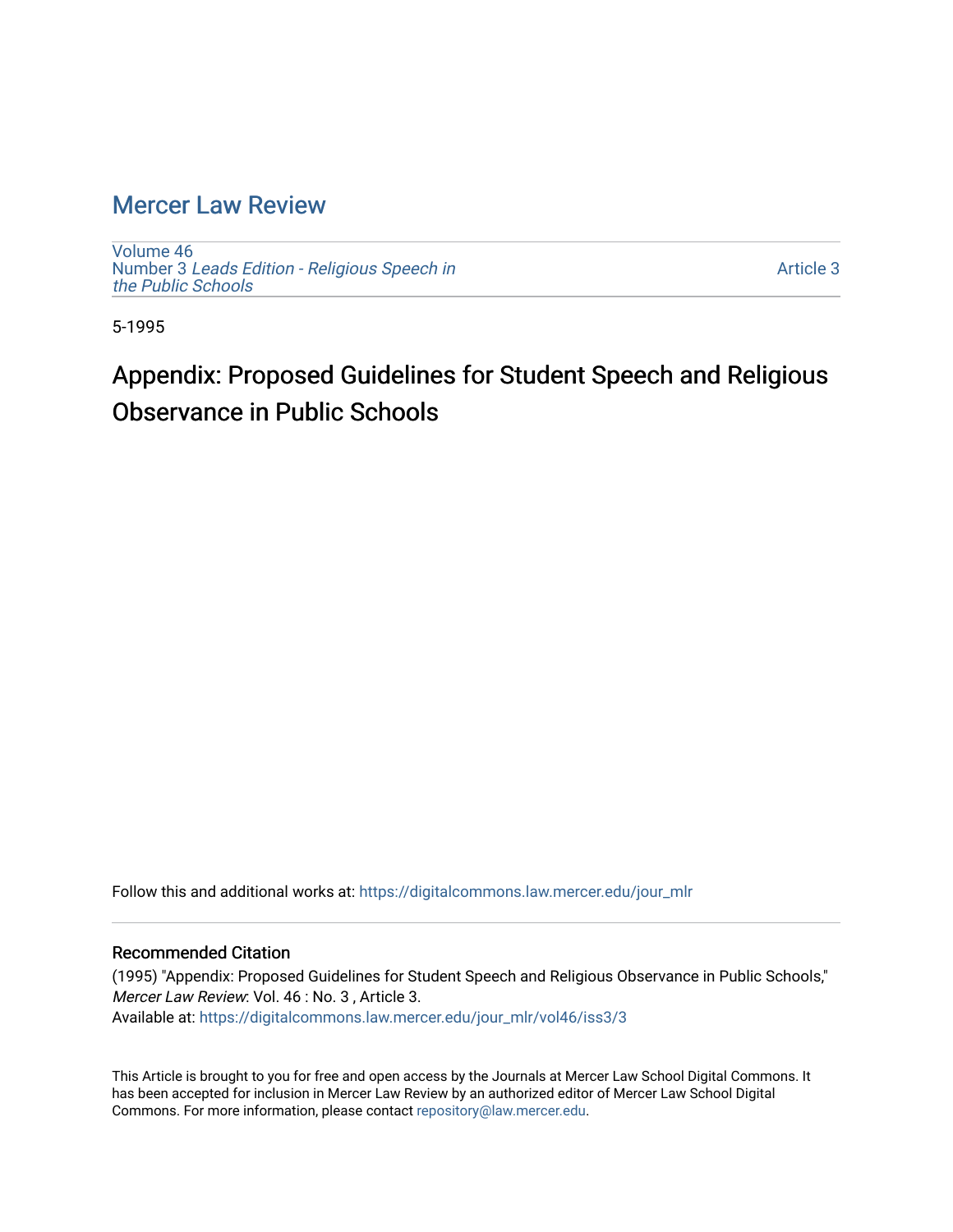### **Appendix: Proposed Guidelines For Student Speech And Religious Observance In Public Schools**

### **SECTION 1. CERTAIN DEFINITIONS**

*a. Non-Instructional Period* **-** includes the time before the official start of the school day, the time immediately after the end of the school day, the time between classes, the lunch periods, and any period set aside for club meetings during the day.

**b.** *Student-Initiated* **-** means a speech or prayer selected or composed **by** a student enrolled in a public school. **A** speech or prayer is not student-initiated unless its selection, composition, or use is proposed **by** a student(s).

*c. Material Disruption* **-** activity that substantially interferes with the work or operation of the school, or which interrupts school activities, or involves substantial disorder, invasion, or impingement of rights of others. There must be specific facts upon which a school official can rely that would reasonably lead the official to forecast such substantial disruption or interference. Mere undifferentiated fear or apprehension of disturbance is not enough; school administrators must affirmatively show substantial facts reasonably supporting a forecast of likely disruption. Speculation about substantial disruption is insufficient grounds to proscribe student-initiated speech.

### SECTION 2. PERSONS AFFECTED

Any student enrolled in a public elementary, middle or secondary school, college or university, located in this state, may engage in communicative activities on public school property or other property where schoolrelated activities otherwise occur.

#### **SECTION** 3. SCOPE OF RIGHTS

This section provides for the exercise of rights to freedom of speech and the free exercise of religion, and informs students of the conditions which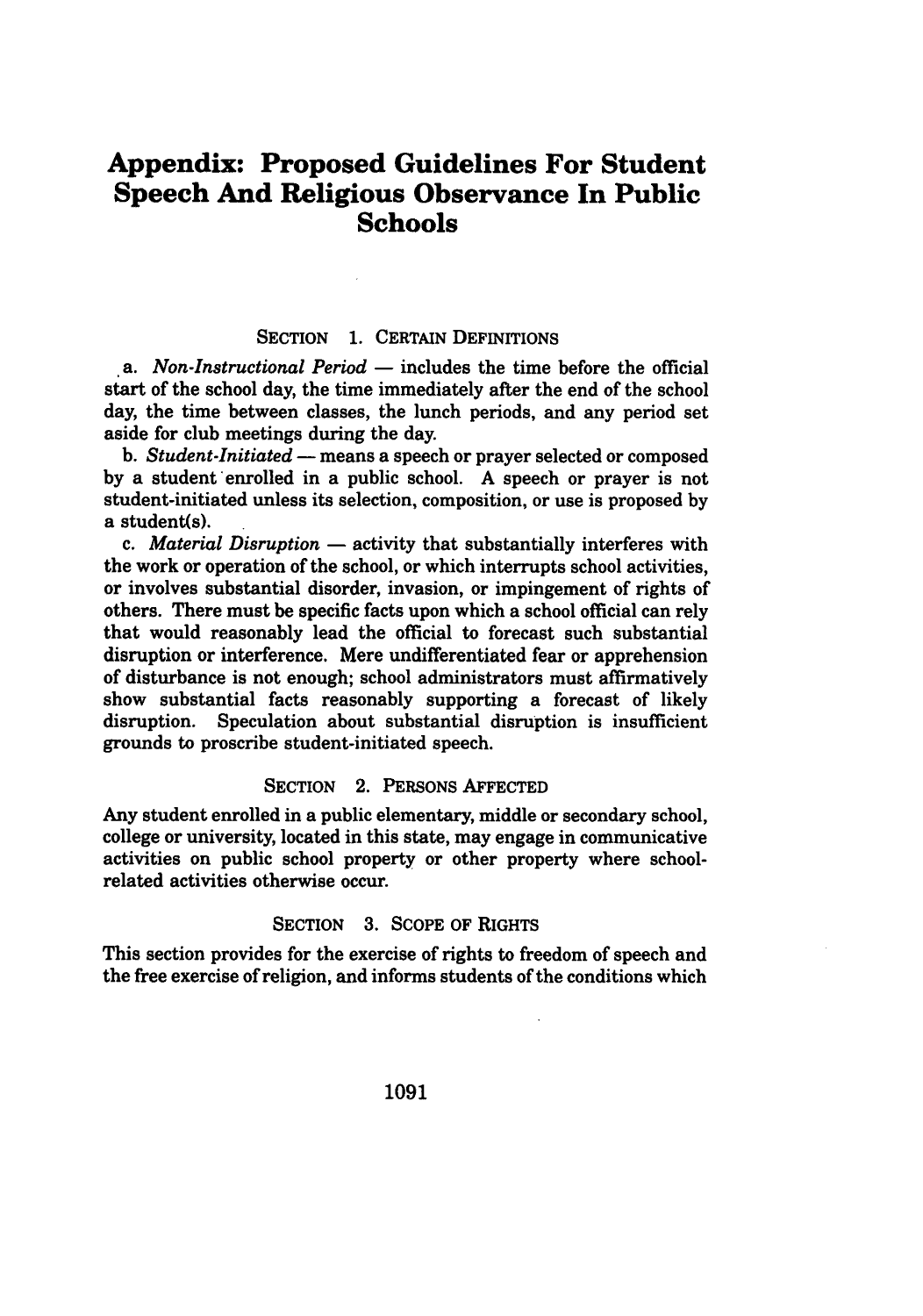this state's legislature deems essential to prevent interference with the obligation of public schools to provide educational services:

**1.** Public school students, have constitutional rights and statutory rights to engage in expressive activity in school facilities, subject to reasonable boundaries outlined **by** these Guidelines. These boundaries include: **(1)** reasonable regulations of time, place and manner of speech; and (2) restrictions on content of speech which is unprotected **by** the Federal and State Constitutions, as more fully identified in Section **3(d)** of these Guidelines.

a. *Speech.* Student speech consists of various communicative activities including spoken communication, singing, teaching, praying, written communication, distribution of pamphlets, the display of signs, photographs, objects, and pictures.

**b.** *Time and Place of Speech.* Personal intercommunication among students is an important part of the educational process. The right of expression is not limited to the classroom. Student speech, therefore, shall be permitted when a student is on campus during authorized hours: when he is in the cafeteria, on the playing field, during student sporting events, student club meetings, graduation commencement ceremonies, and any other place on campus the student is authorized to be.

c. *Manner of Speech.* Students may engage in communicative activities individually or collectively with other students. Students may communicate in silence or aloud. No person shall be compelled to engage in any speech. Student speech may be restricted only if the speech causes material disruption of normal school activities.

d. *Content.* Student speech shall not be restricted or denied because of its religious, political or philosophical content. Students, however, must realize that rights go hand in hand with responsibilities. Therefore, they should refrain from using speech to communicate vulgar, lewd, or indecent words that a reasonable person would deem improper for presentation to minors, because of sexual connotations or because profane language is not permitted on school property.

None of the above permissible restrictions on student speech or equal access shall be used as a pretext to deny in advance a student's right to engage in voluntary, student-initiated prayer or to alter or amend the content of any prayer. Furthermore, no rights or privileges otherwise extended to all individuals of the student body shall be denied to students wishing to exercise those rights and privileges in tandem with voluntary, student-initiated communicative activities.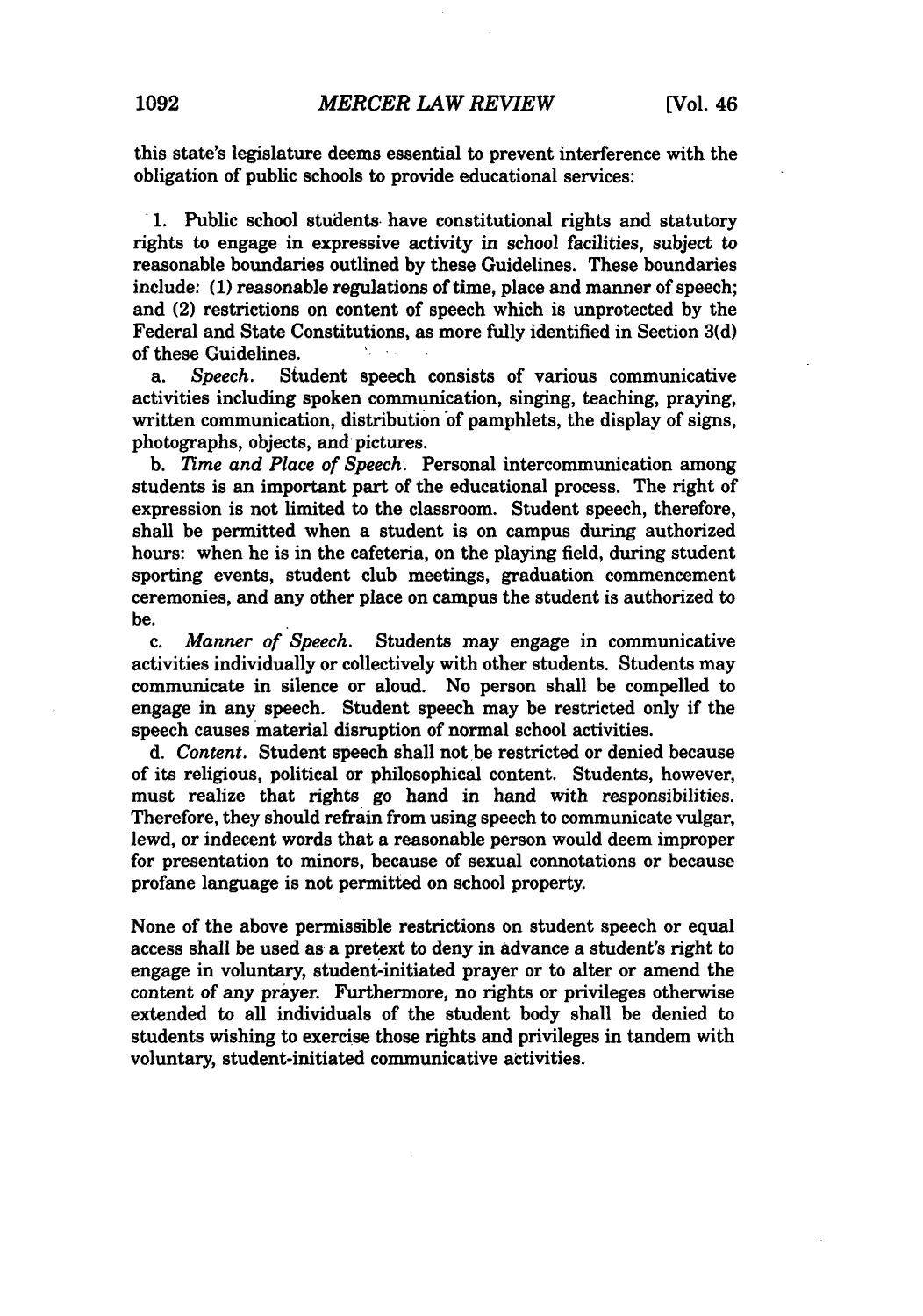2. Equal access for non-curricular student clubs and meetings is a form of protected speech and assembly. Students who wish to organize and conduct religious, political or philosophical clubs or prayer groups in public schools may do so under the Equal Access Act, 20 U.S.C §§ 4071-4074. Equal access includes all rights, privileges and benefits extended to other non-curricular student groups. Foregoing federal funds does not eliminate equal access rights as they are further protected by the United States Constitution, amend I, the Religious Freedom Restoration Act, 42 U.S.C. § 2000bb., and state law.

a. Student meetings may not be denied on the basis of the religious, political, philosophical, or other content of the speech at such meetings.

b. The school must uniformly provide that the meeting is voluntary and student-initiated; there is no official sponsorship of the meeting; a faculty/staff member is present in a non-participatory capacity only; outside persons may address the clubs but may not lead the clubs, or attend them regularly.

c. Nothing contained in these guidelines shall be construed to allow clubs to form or meet which by their nature are deemed to be destructive to school operations. The limitations expressed here, however, shall not be construed to diminish the right of any student groups to maintain the religious, political, or philosophical purpose which the group was assembled. Thus, each club constitution and corresponding bylaws may provide for specific qualification for the officers of the club.

d. The facilities, resources and other rights and privileges of the school where the student club meets shall be available to student groups on the same basis that they are made available to other clubs.

e. Nothing in this section shall be interpreted to deny any other rights and privileges to students or persons protected by the First Amendment to the United States Constitution, the Religious Freedom Restoration Act, 42 U.S.C. § 2000bb., or state law on public property or other property where school-related activities validly occur.

3. Students who violate either reasonable time, place, and manner regulations or the prohibitions of lewd and vulgar content guidelines may be subject to disciplinary action. If a student is disciplined for violation of this guideline, the student may appeal the decision in accord with the applicable student disciplinary procedures currently in effect.

4. Graduation commencement speeches containing a religious, political, philosophical, or other message, including voluntary, studentinitiated prayer, are permitted provided that no school official partakes in sponsoring the religious message **by** choosing or constructing the speech or prayer or otherwise endorsing the religious message of the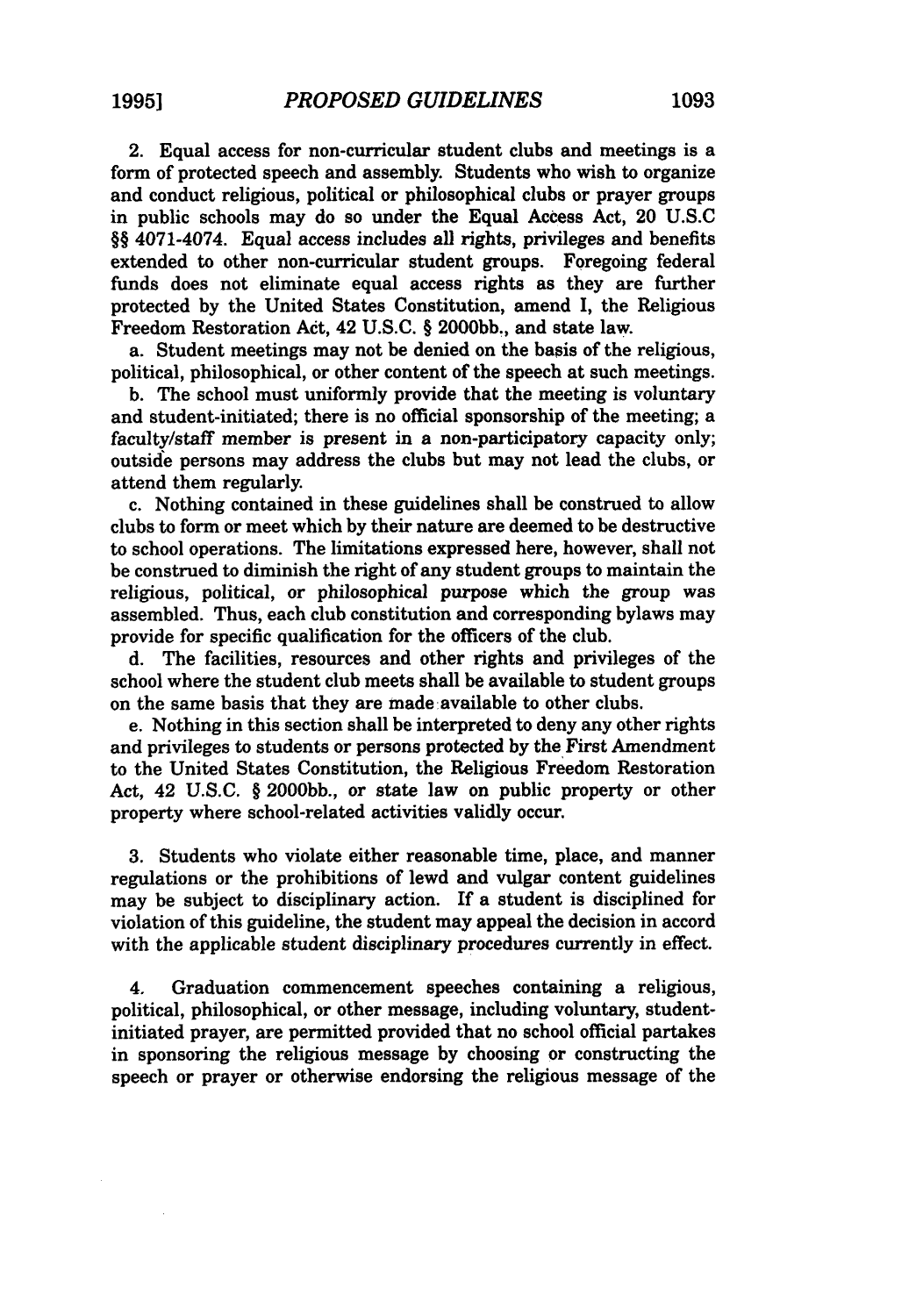student speaker. A' student who selects and/or drafts and/or recites a religious speech or prayer personally or with other students, does so in a voluntary, student-initiated manner if accomplished without assistance from school staff. Student speakers may by chosen by faculty members so long as the content of the student's speech is not a criterion.

**5.** Holidays and traditions having a religious and secular basis may be observed in public school, including the classroom. Official recognition of religious holidays and traditions is permitted only in an objective manner. Therefore:

a. The historical and contemporary values and the origin of religious holidays may be explained in an unbiased and objective manner without sectarian indoctrination.

**b.** Music, art, literature and drama having religious themes are permitted as part of the curriculum for school-sponsored activities and programs if presented in an objective manner and as a traditional part of the cultural heritage of the particular holiday.

c. The presentation of symbols associated with a religion--Star of David, creche, cross, menorah, crescent, or other religious symbol-is permitted as a teaching aid when displayed as an example of the cultural religious heritage of the holiday and which use is temporary. Religious symbols displayed during a holiday or holidays must be accompanied by symbols representing the secular aspect of the holiday to avoid an endorsement of the holiday's religious message.

d. This section shall not be construed to limit the celebration or expression of purely religious meaning of holidays through studentinitiated speech occurring during non-instructional time.

6. Students have the right to be excused from the school for the observation of religious ceremonies during normal instructional time. A student will only be permitted to do so, however, with the express written consent of his parent(s) or legal guardian(s). School districts must provide student leave to accommodate religious ceremonial functions, whether individually or collectively.

7. Religion may be an instructional topic only when taught in an entirely objective manner. An education without some instruction about religion and religious customs would be incomplete. The distinction between teaching about religion and inculcation of religion must be rigidly observed by public school staff. Therefore:

a. The inclusion of religious literature, music, drama, and the arts is permitted in the curriculum and in school activates provided it is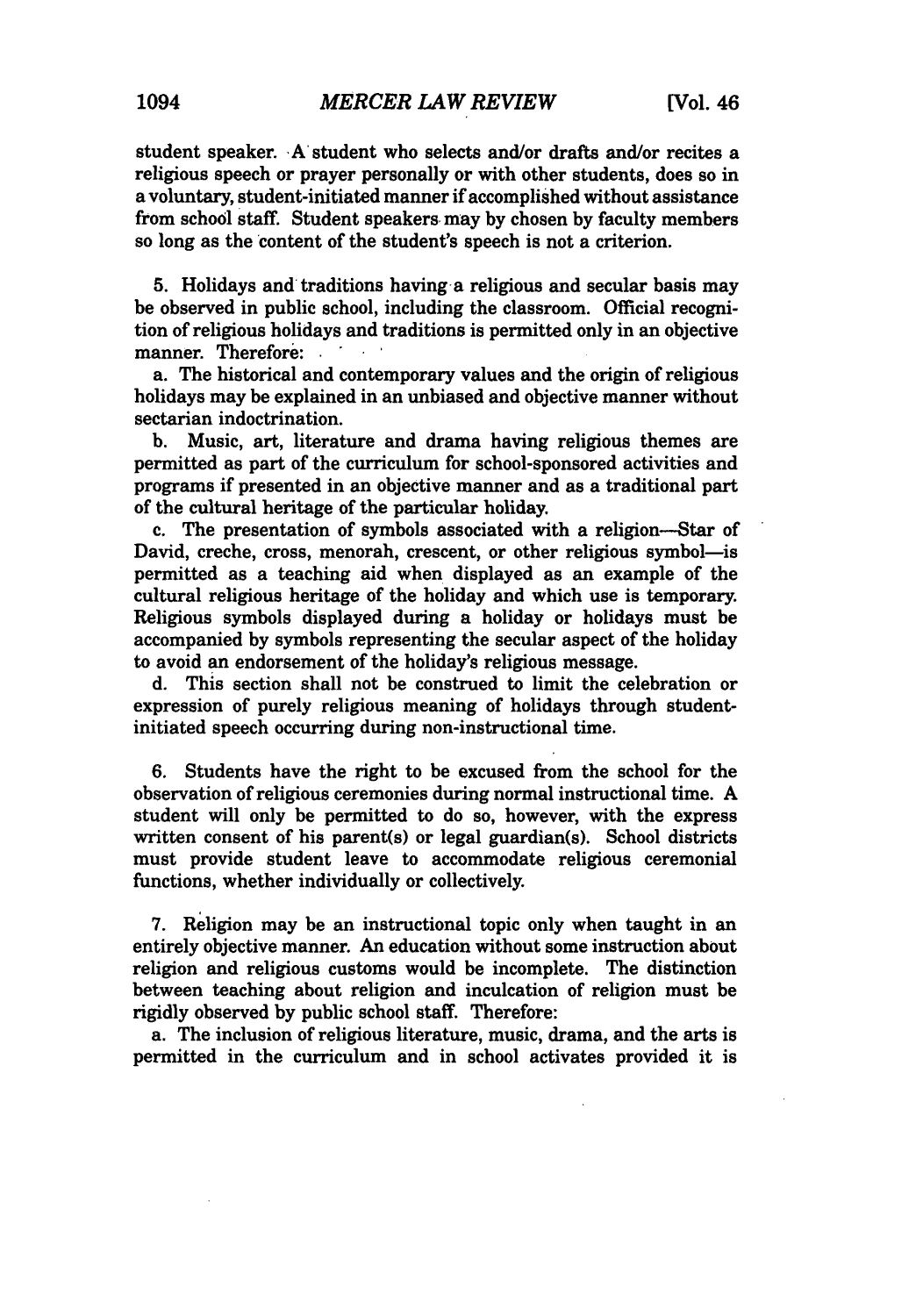intrinsic to the learning experience in the various fields of study and is presented objectively.

b. Recognition of religious themes in the arts, literature, and history should be only as extensive as necessary for a balanced and comprehensive study of these areas. These studies should be presented objectively and never to inculcate.

c. Student-initiated responses to questions or assignments which reflect student beliefs or non-beliefs about a religious theme will be accommodated. Student-initiated responses to questions or in assignments may be expressed through compositions, photographs, drawings and paintings, dance, music, speech, and debate.